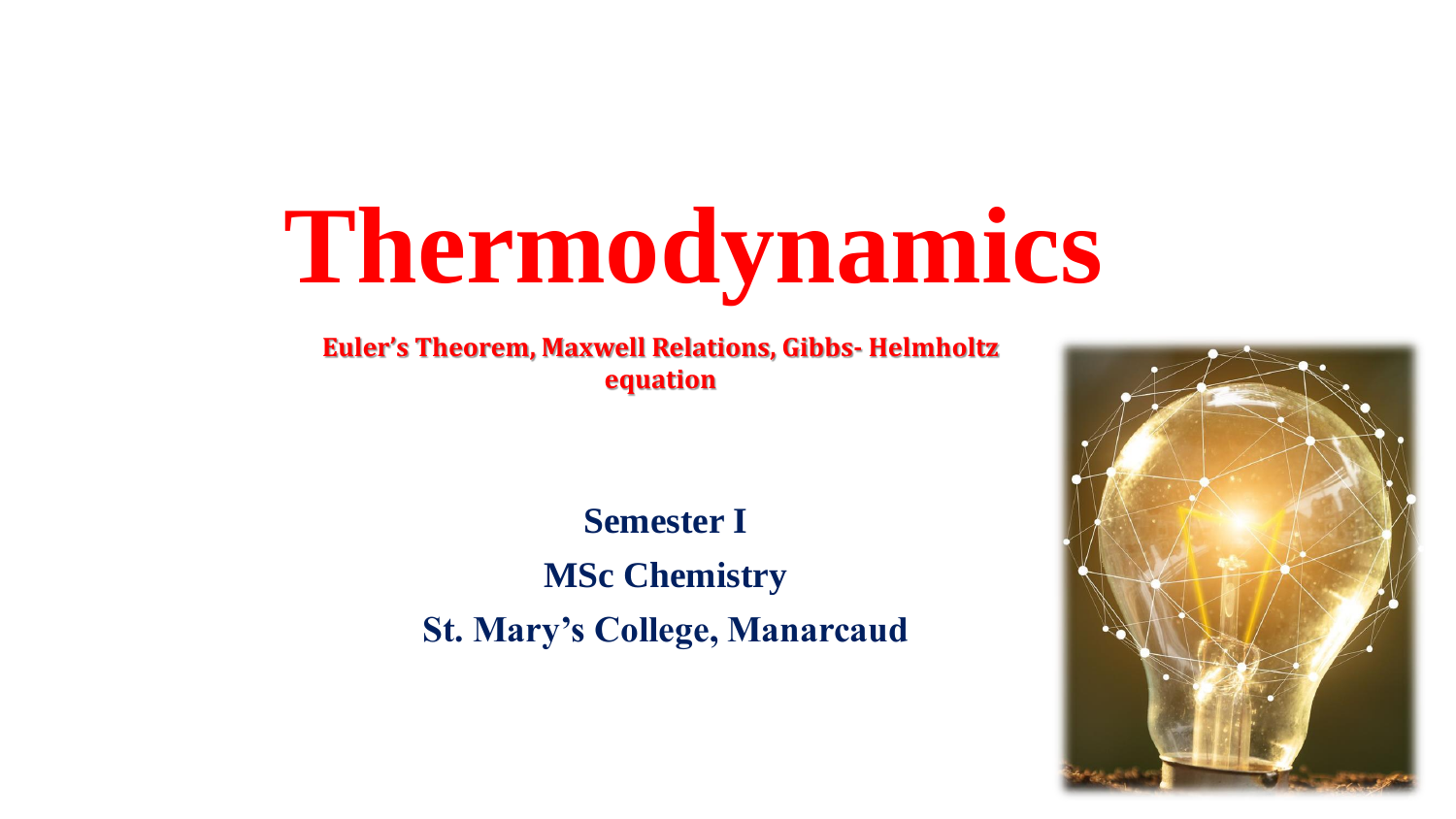## **Euler's Theorem**

If x is a single- valued function of the variables y and z eg., a thermodynamic property of a closed system, it is possible to write for the complete differential dx,

 $dx = M dy + N dz$ ................1

Where M and N are also functions of the variables. If z is a constant , so that dz is zero then equation 1 yields the result

 $\partial x/\partial y\mathbf{)}_z = M$ ...............2

Whereas if y is maintained constant so that dy is zero

 $\partial x/\partial z$ <sub>y</sub> = N ...............3

If equation 2 is differentiated wrt z with y constant and with respect to y with z constant the results must be identical so that

 $\partial M/\partial Z$ <sub>y</sub> =  $(\partial N/\partial y)$ <sub>z</sub>..............4

This result is sometimes referred to as the Euler criterion or the reciprocity relationship.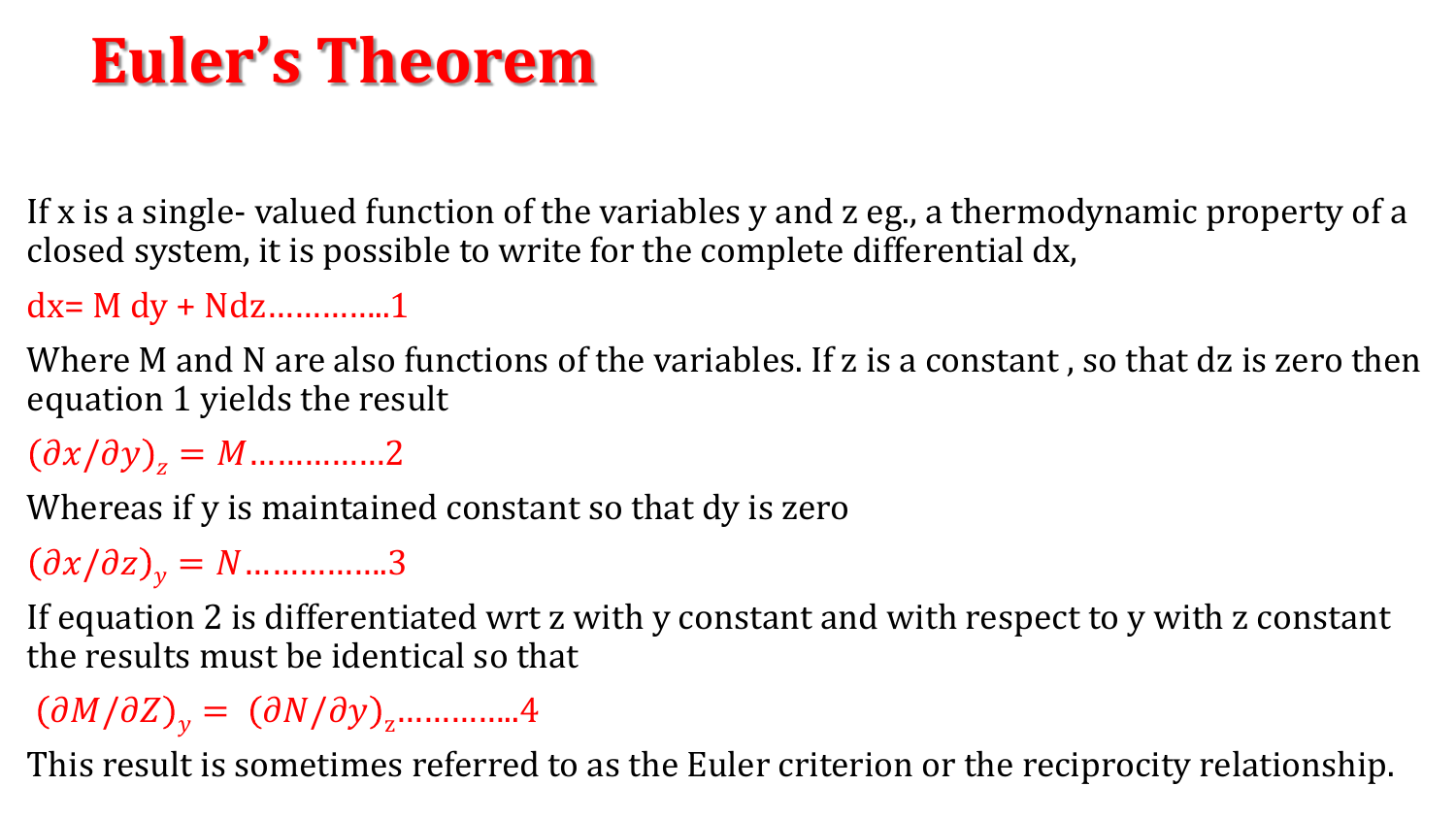## **Maxwell Relations-I**

- Enthalpy , H=U+PV
- A small change in H, dH=dU+PdV+VdP
- $dU+PdV=TdS$
- $dH = TdS + VdP$  …………1
- Since H =  $f(S,P)$  therefore the total differential dH is given by

• dH = 
$$
\left(\frac{\partial H}{\partial S}\right)_P dS_+ \left(\frac{\partial H}{\partial P}\right)_S dP
$$
............2

• On comparing the coefficients of dS and dP from equation 1 and 2 separately we get

• 
$$
\left(\frac{\partial H}{\partial S}\right)_P = T
$$
 .........3

• 
$$
\left(\frac{\partial H}{\partial P}\right)_S = V
$$
 .............4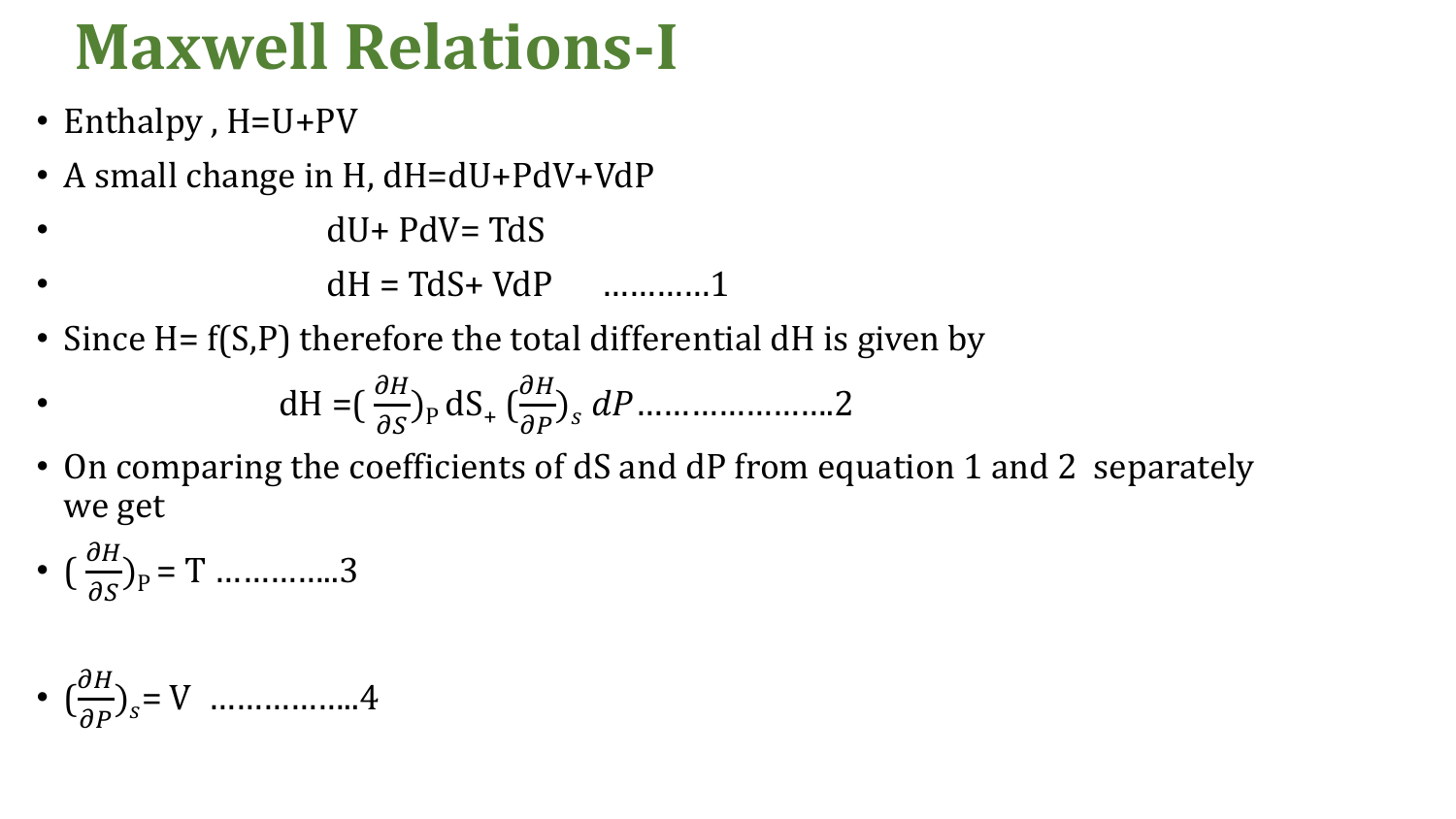Differentiation of equation 3 with respect to P at constant S  $\partial$  $\partial P$  $\{\left(\frac{\partial H}{\partial c}\right)$  $\partial S$  ${e}$ <sub>p</sub> ${e}$ <sub>s</sub>=  $\partial T$  $\overline{\partial P}$  s ......................5

Differentiating equation 4 wrt S at constant P gives  $\partial$  $\partial S$  $\{\left(\frac{\partial H}{\partial R}\right)$  $\frac{\partial H}{\partial P}$ )<sub>S</sub> }<sub>P</sub>=  $\partial V$  P…………………6 H is a state function, dH is exact differential therefore,

 $\partial^2 H$  $\partial P \partial S$ =  $\partial^2 H$  $\partial \mathcal{S} \partial P$ … … … … … … … 7 From equation 5 and 6 we obtain Maxwell relations

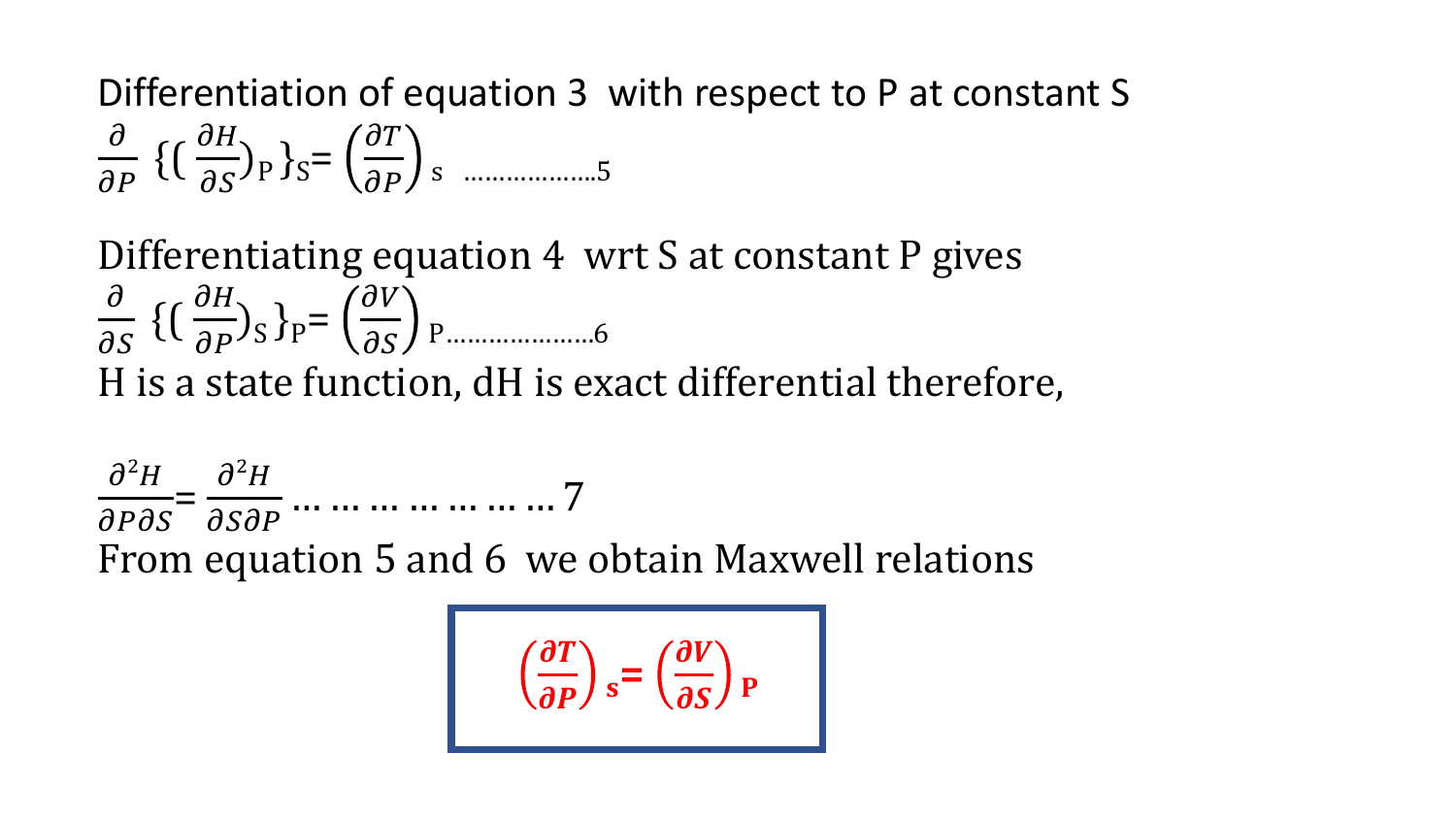# **Maxwell relations-II**

- Combined form of first and second law is
- dU=TdS- PdV……………….1
- That is U is a function of entropy and volume,  $U = f(S, V)$ . The total differential dE is given by
- dU =  $\left(\frac{\partial U}{\partial s}\right)$  $\frac{\partial C}{\partial S}$  y dS +  $\partial U$  $\frac{\partial v}{\partial v}$  s dV…………………2
- Comparing the coefficients of dS and dV separately in equations 1 and 2 we get
- $\partial U$  $\left(\frac{\partial v}{\partial S}\right)_V$  = T ………….3
- $\partial U$  $\left(\frac{\partial v}{\partial V}\right)_S$  = -P .............4
- On differentiating wrt V at constant S, equation 3 changes to

$$
\bullet \frac{\partial}{\partial V} \left[ \left( \frac{\partial U}{\partial S} \right)_V \right]_S = \left( \frac{\partial T}{\partial V} \right)_S
$$
............ 5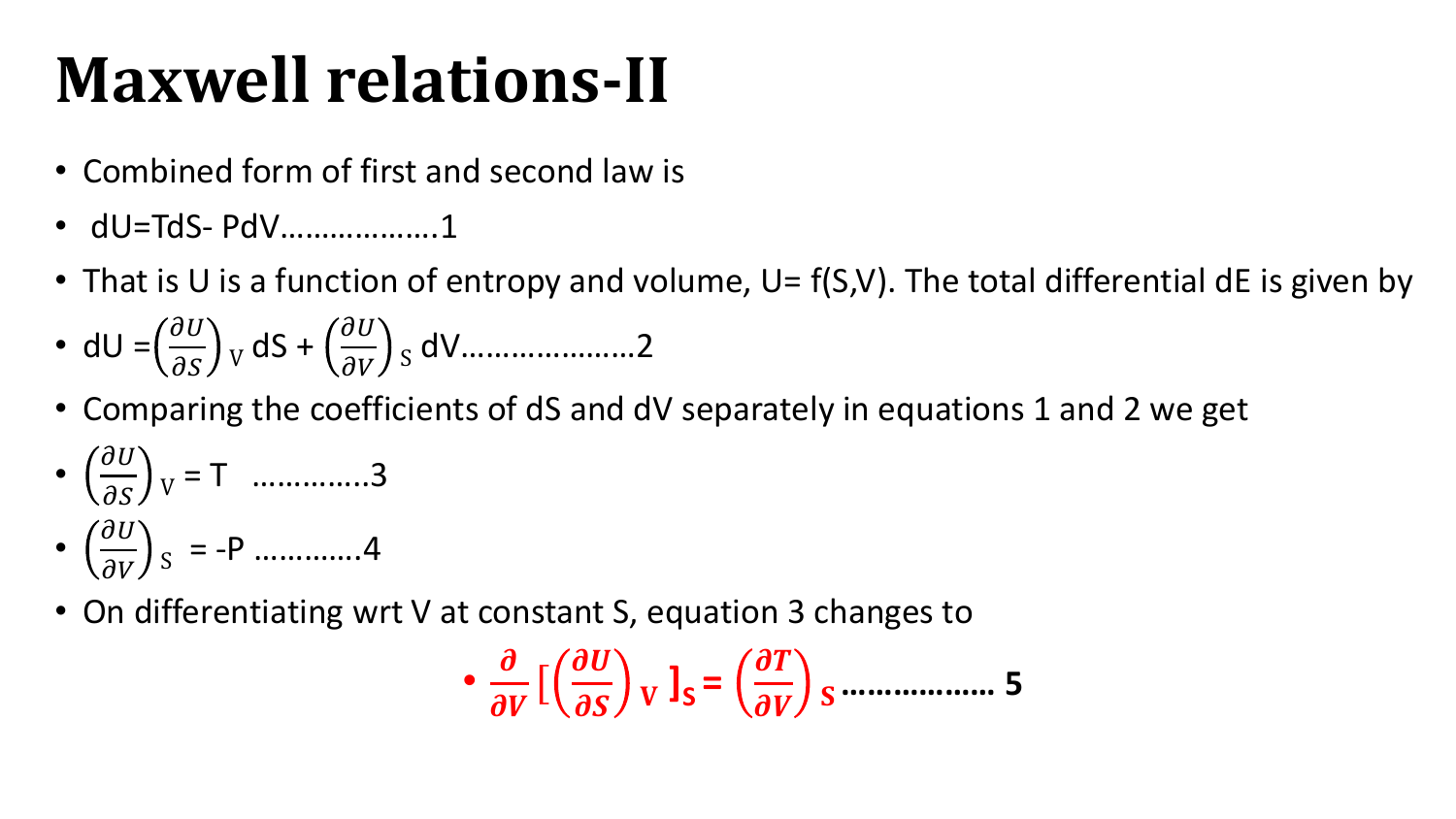• On differentiating equation 4 wrt S at constant V

• [ **]V = - ……………… 6**

• **Since U is a state function and dU is exact differential, the Euler's theorem must be valid i.e,**

• 
$$
\frac{\partial^2 U}{\partial V \partial S} = \frac{\partial^2 U}{\partial S \partial V}
$$
............7

• **From equations 5 and 6 we get Maxwell relations** 

$$
\left(\frac{\partial T}{\partial V}\right)_S = -\left(\frac{\partial P}{\partial S}\right)_V
$$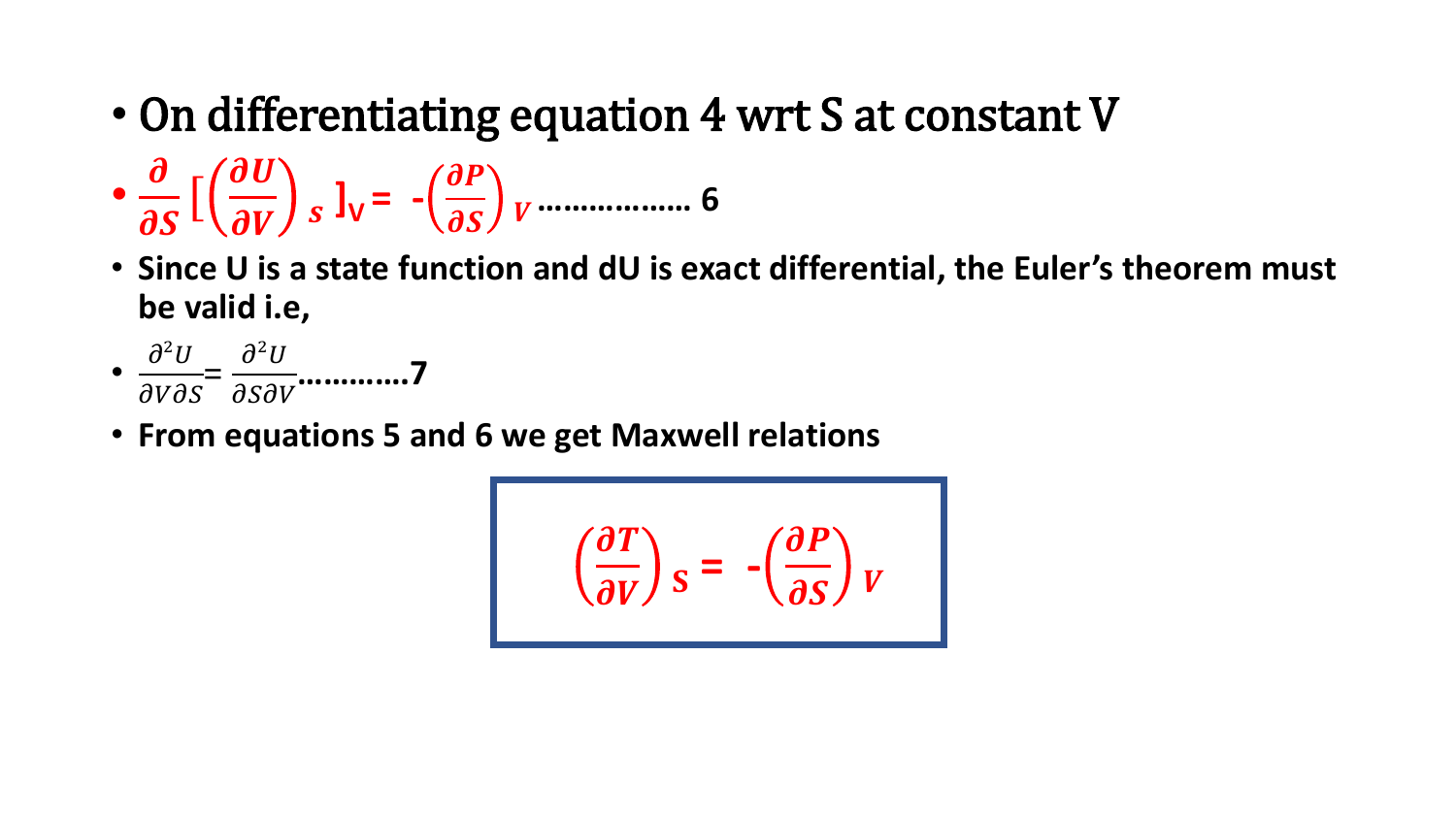#### Maxwell relations -III

- Helmholtz free energy (work function A) is given by
- $\bullet$  A= U-TS
- Differentiation gives
- $\bullet$  dA = dU –TdS- SdT
- But the combined first and second laws of thermodynamics reads
- $\bullet$  TdS = dU + PdV
- dA = -SdT PdV………………. 1
- This equation indicates that  $A = f(T,V)$ , hence the total differential dA may be expressed as

• dA = 
$$
\left(\frac{\partial A}{\partial T}\right)_V dT + \left(\frac{\partial A}{\partial V}\right)_T dV
$$
 ....... 2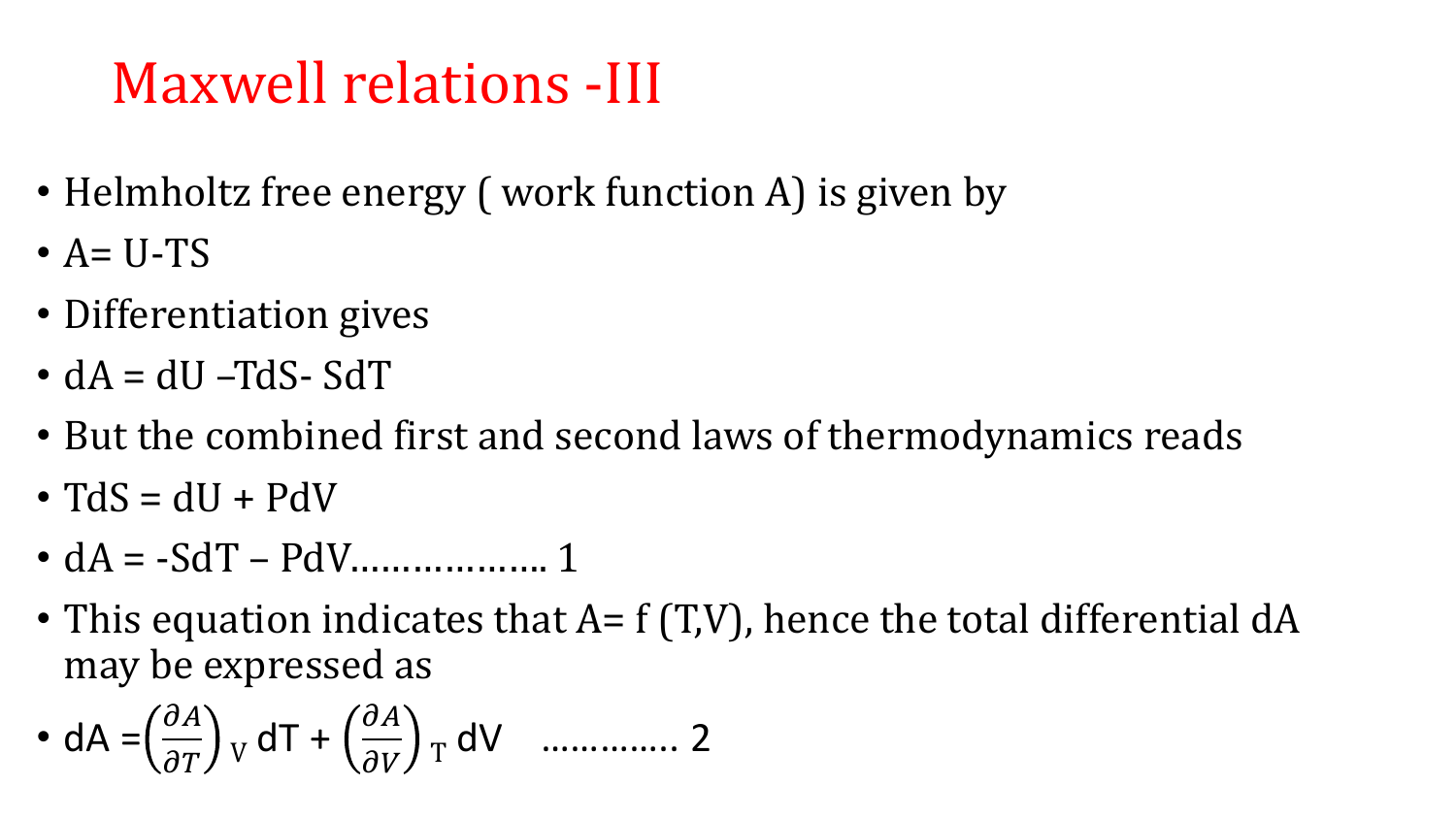- On comparing the coefficient of dT and the coefficient of dV in equation
- $\partial A$  $\left(\frac{\partial A}{\partial T}\right)_V = -S$  ………….3

$$
\bullet \left(\frac{\partial A}{\partial V}\right)_T = -P \quad ....... \quad .4
$$

- On differentiating equation 3 wrt V at constant T
- $\boldsymbol{\partial}$  $\frac{\partial}{\partial V}$  [  $\partial A$  $\left(\frac{\partial A}{\partial T}\right)$  **V**  $\mathbf{l}_T$  = - $\partial S$  $\frac{\partial}{\partial V}$   $\int$  minimum. 5
- **On differentiating equation 4 wrt T and V**
- $\boldsymbol{\partial}$  $\frac{\sigma}{\partial T}$  [  $\partial A$  $\left(\frac{\partial H}{\partial V}\right)_T$ **]**<sub>V</sub> = - $\partial P$ **……………… 6**
- **Since A is a state function and dA is exact differential hence**

•  $\partial^2 A$  $\partial V \partial T$ =  $\partial^2 A$  $\partial T \partial V$ **………….7**

$$
\left(\frac{\partial S}{\partial V}\right)_T = \left(\frac{\partial P}{\partial T}\right)_V = \frac{\alpha}{\beta}
$$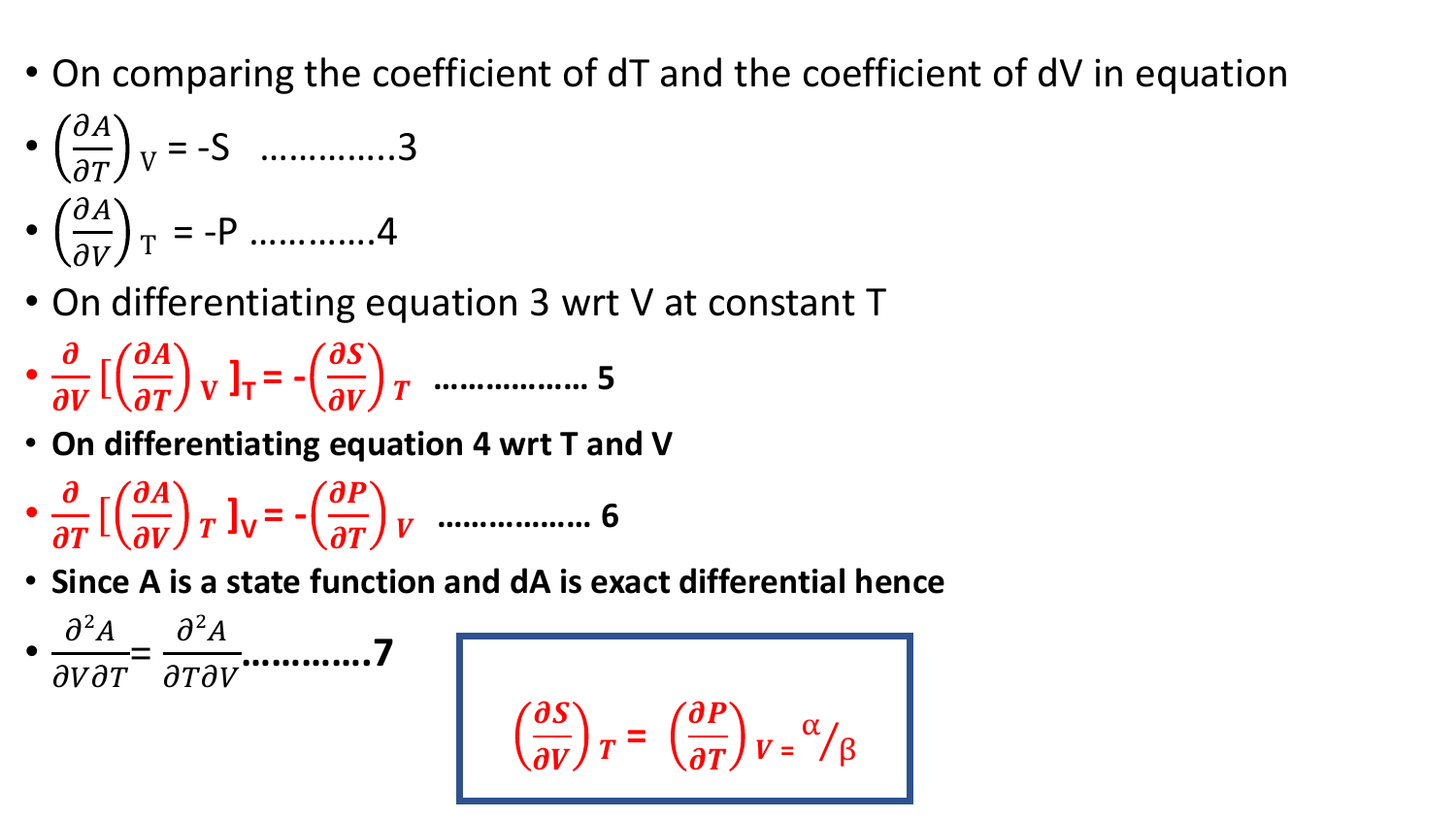#### **Maxwell relations-IV**

Consider Gibbs free energy G= H-TS

A small change in G can be written as

- $dG = dH SdT TdS$ 
	- $=$  TdS + VdP- SdT-TdS

dG = -SdT + VdP ………..1

Let us write G as function of T and P as  $G = f(T, P)$ , hence the total differential dG may be expressed as

$$
dG = \left(\frac{\partial G}{\partial T}\right)_P dT + \left(\frac{\partial G}{\partial P}\right)_T dP
$$
............2

On comparing the coefficient of dT and the coefficient of dP in equation 1 and 2

$$
S = -\left(\frac{\partial G}{\partial T}\right)_{P}
$$
............ 3  

$$
V = \left(\frac{\partial G}{\partial P}\right)_{T}
$$
............ 4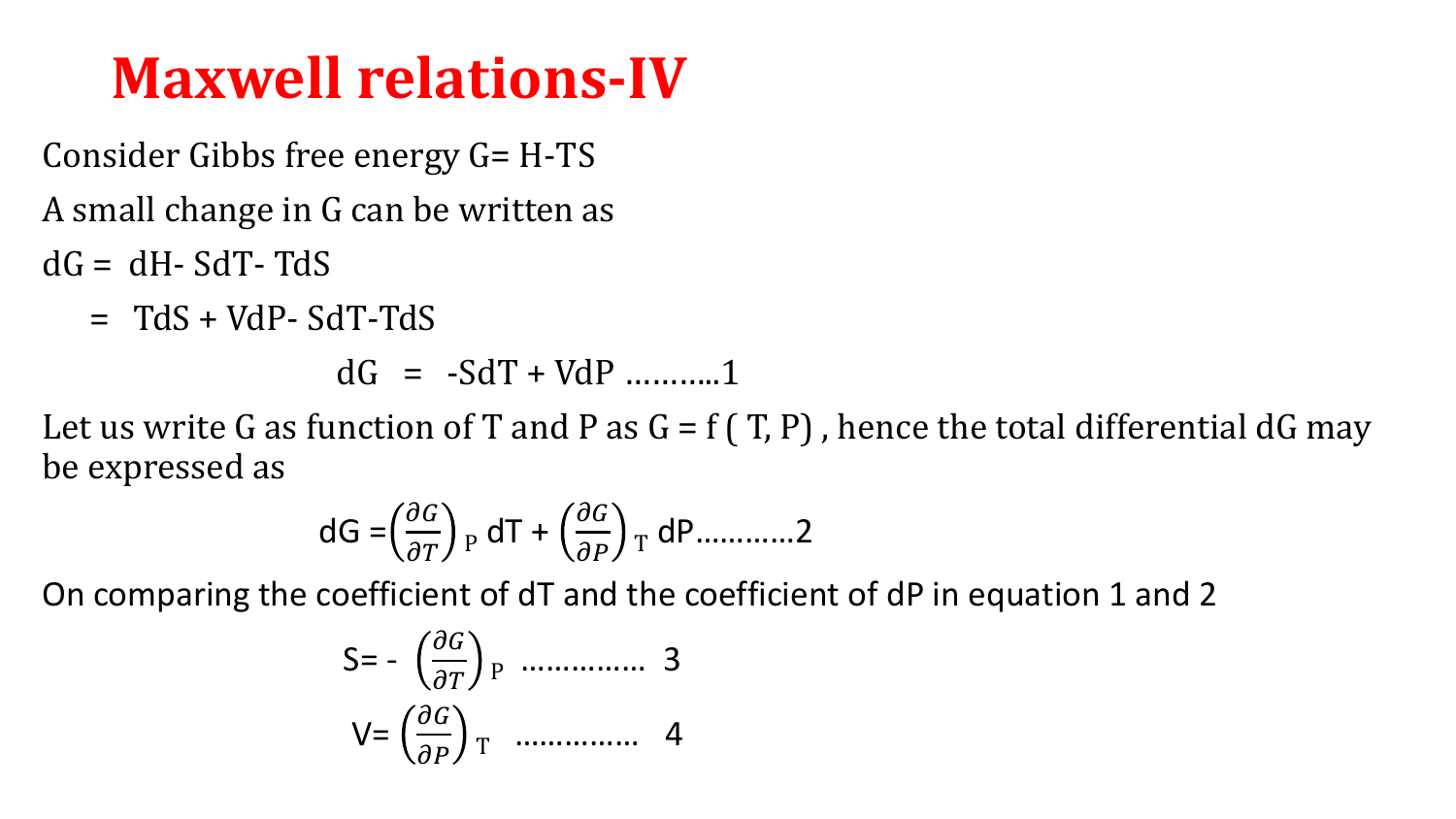<sup>P</sup> = -S …………… 3

$$
\left(\frac{\partial G}{\partial P}\right)_T = V \dots \dots \dots \dots \dots \quad 4
$$

- On differentiating 3 wrt P at constant T
- $\boldsymbol{\partial}$  $\frac{\partial}{\partial P}$  [  $\partial G$  $\left(\frac{\partial a}{\partial P}\right)T$  ] p= - $\partial S$  $\frac{\partial P}{\partial P}$   $\int$   $\ldots$   $\ldots$   $\ldots$   $\ldots$  5
- **On differentiating 4 wrt T at constant P**
- $\boldsymbol{\partial}$  $\frac{\sigma}{\partial T}$  [  $\partial G$  $\left(\frac{\partial q}{\partial P}\right)T$   $\left|P\right| =$  $\partial V$ **……………… 6**
- Since G is a state function and hence  $\frac{\partial^2 G}{\partial T \partial \theta}$  $\partial T \partial P$ =  $\partial^2 G$  $\partial P \partial T$
- Equation 5 and 6 gives

$$
\left(\frac{\partial S}{\partial P}\right)_T = -\left(\frac{\partial V}{\partial T}\right)_P = -\alpha V
$$

• Where 
$$
\alpha = V^{-1} \left( \frac{\partial V}{\partial T} \right) p
$$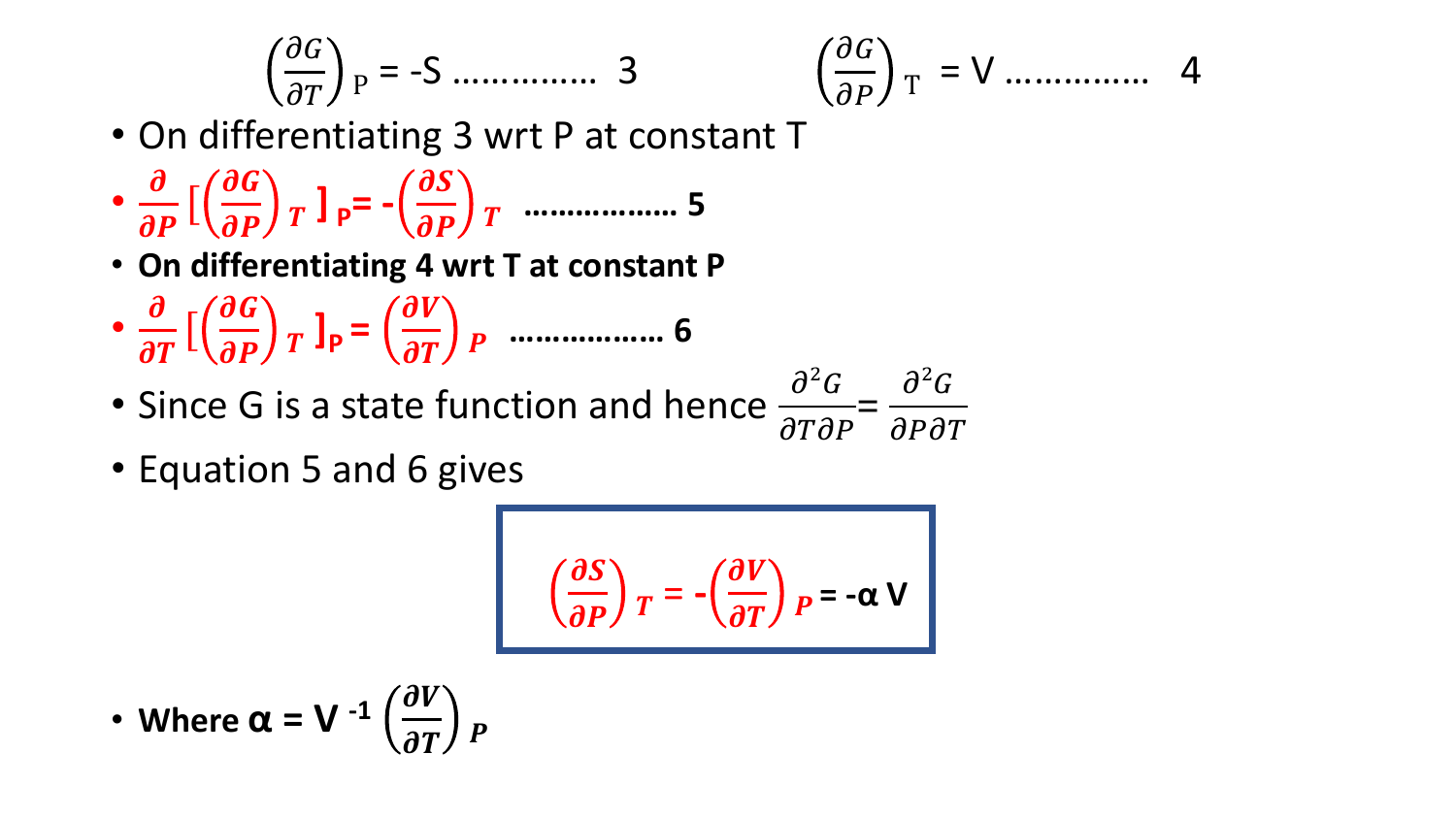## **Significance of Maxwell Relations**

- The use of these relations can reduce the tedious experimental work into simple paper and pen exercise.
- For example, the variation of entropy with volume at a constant temperature cannot be studied directly by experimental method as we do not have any apparatus such as entropymeter.
- The same can be evaluated by using the values of  $\alpha$  the coefficient of thermal expansion and  $\beta$  the compressibility coefficient for any substance by using Maxwell relation  $\left(\frac{\partial S}{\partial V}\right)$  $\frac{\partial S}{\partial V}$   $\bigg)$   $T =$  $\alpha$  $\boldsymbol{\beta}$
- Similarly the knowledge of the value of  $\alpha$  of a substance assists us to study the isothermal change in entropy with the change in pressure
- Maxwell relations are also very useful to deduce many other thermodynamic relations viz., the Clapeyron equation, thermodynamic equation of state etc. which are very important to deduce some more information about the system.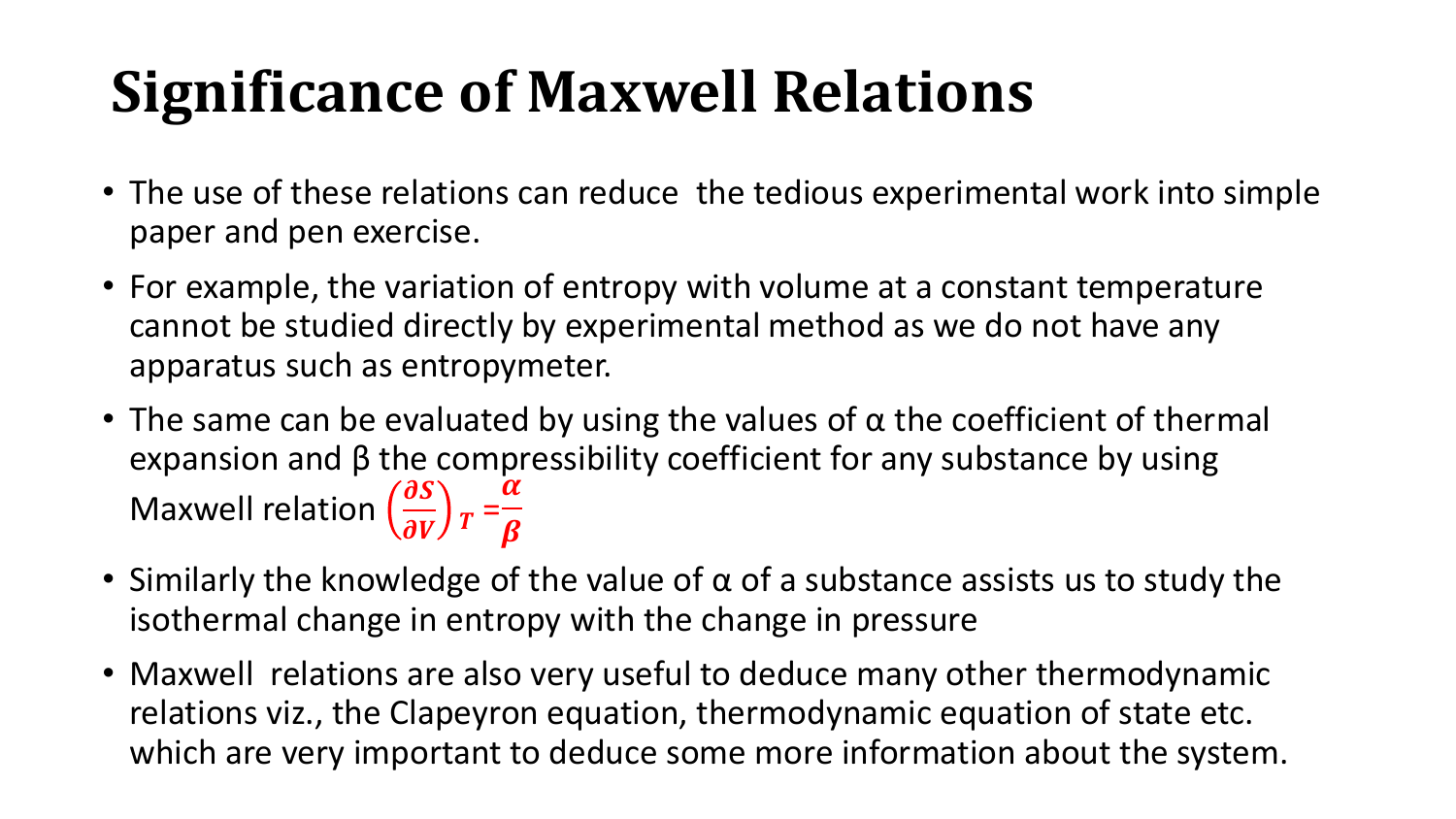# **Gibbs- Helmholtz equation**

- Consider a process taking place at constant pressure
- Free energy of the process is given as
- G= H-TS …………1
- $\bullet$  = (U+PV)-TS

Differentiating the above equation

```
dG= ( dU+ PdV) + VdP- TdS- SdT
```
 $dG = dq + v dP - TdS - SdT$  (From First law)

 $dG = TdS + VdP - TdS - SdT$  (From Second law)

```
dG = VdP-SdT ……………2
```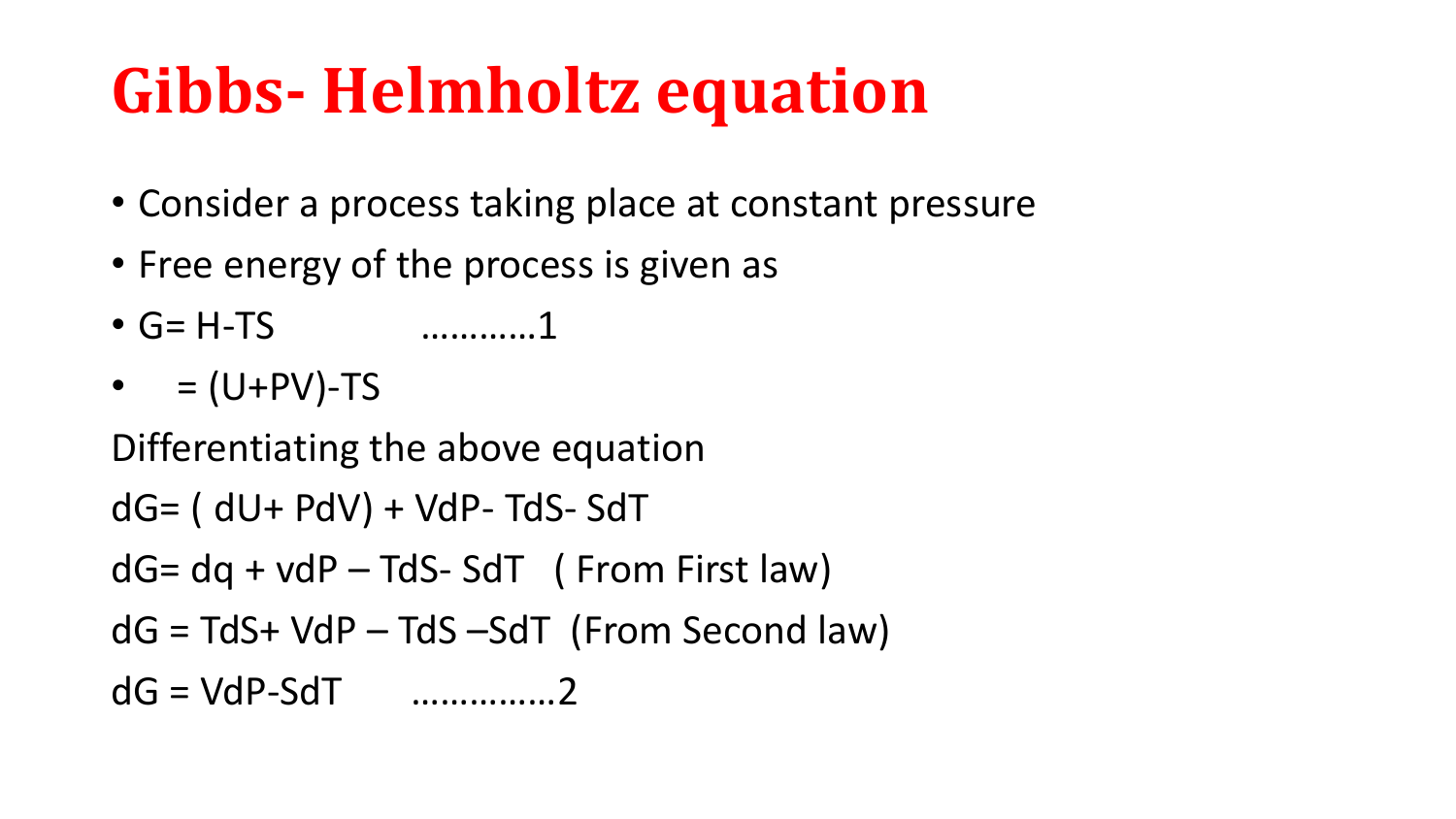- The process is at constant pressure
- $dG = -SdT$  ………….3
- At initial state  $dG_1 = -S_1dT$  …………..4
- For final state  $dG_2 = -S_2 dT$  …………5
- Comparing equation 4 and 5
- $dG_2 dG_1 = -(S_2-S_1) dT$
- $d\Delta G = -\Delta S dT$
- $\partial (\Delta G$ = -ΔS …………………….6
- We know  $\Delta G = \Delta H$ -T $\Delta S$

•  $-\Delta S = \frac{\Delta G - \Delta H}{T}$  $\overline{T}$ …………………………7 equating 6 and 7 we get •  $\Delta G-\Delta H$  $\overline{T}$ =  $\partial (\Delta G$  $\overline{\partial T}$   $\bigcup P$ •  $\Delta G = \Delta H + T \left[ \frac{\partial (\Delta G)}{\partial T} \right]$  $\overline{\partial T}$   $\bigcup P$ This is the Gibbs Helmholtz equation